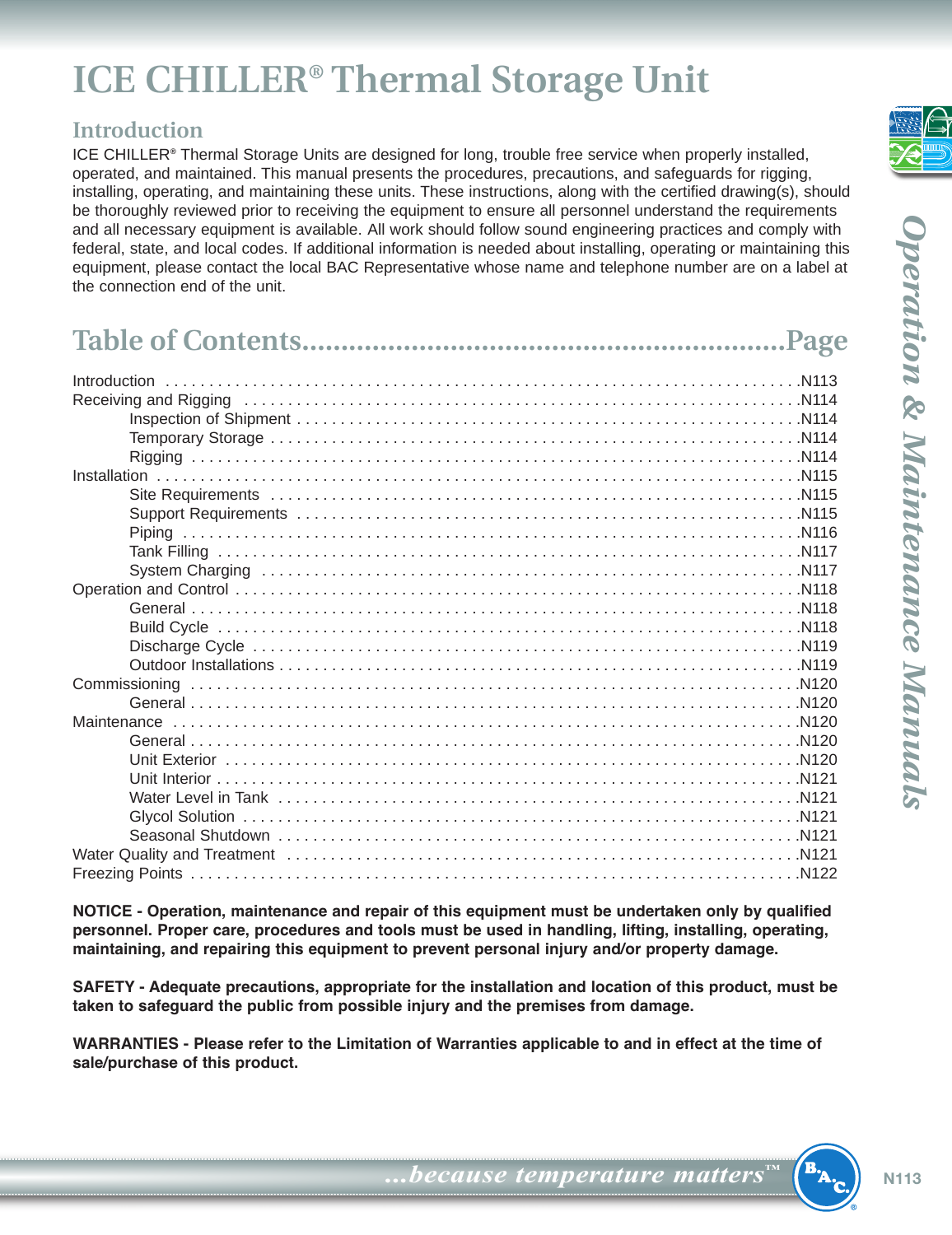## <span id="page-1-0"></span>**Receiving and Rigging**

#### **Inspection of Shipment**

ICE CHILLER**®** Thermal Storage Units are factory assembled to assure uniform quality and minimize field installation requirements. Each unit is delivered to the jobsite on a wooden skid and should be thoroughly inspected for damage prior to unloading and signing the bill of lading. The inspection should include exterior panels, tank covers, sight-tube, controls, and if applicable, the ice inventory sensor. Any damage found must be noted on the bill of lading or the shipping agent may not honor the claim.

#### **Temporary Storage**

If the ICE CHILLER**®** Thermal Storage Unit is to be stored temporarily before being set in place, it must be stored on the shipping skid on a smooth, level site free of any bumps or irregularities that could penetrate or damage the bottom of the tank.

### **Rigging**

Lifting devices have been provided for short lifts and final positioning. For extended lifts or where hazards exist, safety slings under the unit should be used. Spreader bars similar to those illustrated in Figures 1 and 2 must be used for all lifts to prevent damaging the unit.





**Figure 1 - Lifting: TSU-237M and TSU-L184M Figure 2 - Lifting: TSU-476M, 594M, 761M, L370M, L462M, and L592M**

#### **Caution: When planning the lift(s), use the unit shipping weight shown on the certified drawing. Do not use the dimensions in Figure 1 or 2 for construction. Refer to factory certified dimensions.**

For Models TSU-237M and L184M, the proper lifting procedure is shown in Figure 1. For Models TSU-476M, 594M, 761M, L370M, L462M, and L592M refer to Figure 2.

**Table 1: Lifting Dimension "W"**

| <b>Model</b>     | Dimension "W" |
|------------------|---------------|
| TSU-476M         | $7'$ 11"      |
| <b>TSU-594M</b>  | 9'10"         |
| <b>TSU-761M</b>  | 11'10"        |
| TSU-L370M        | 7'11"         |
| <b>TSU-L462M</b> | 9'10"         |
| TSU-L592M        | 11'10"        |

WARNING: Before lifting, ensure that no water, ice, or debris has collected in the unit or on the covers. **Such accumulations will add substantially to the lifting weight and could damage the tank.**

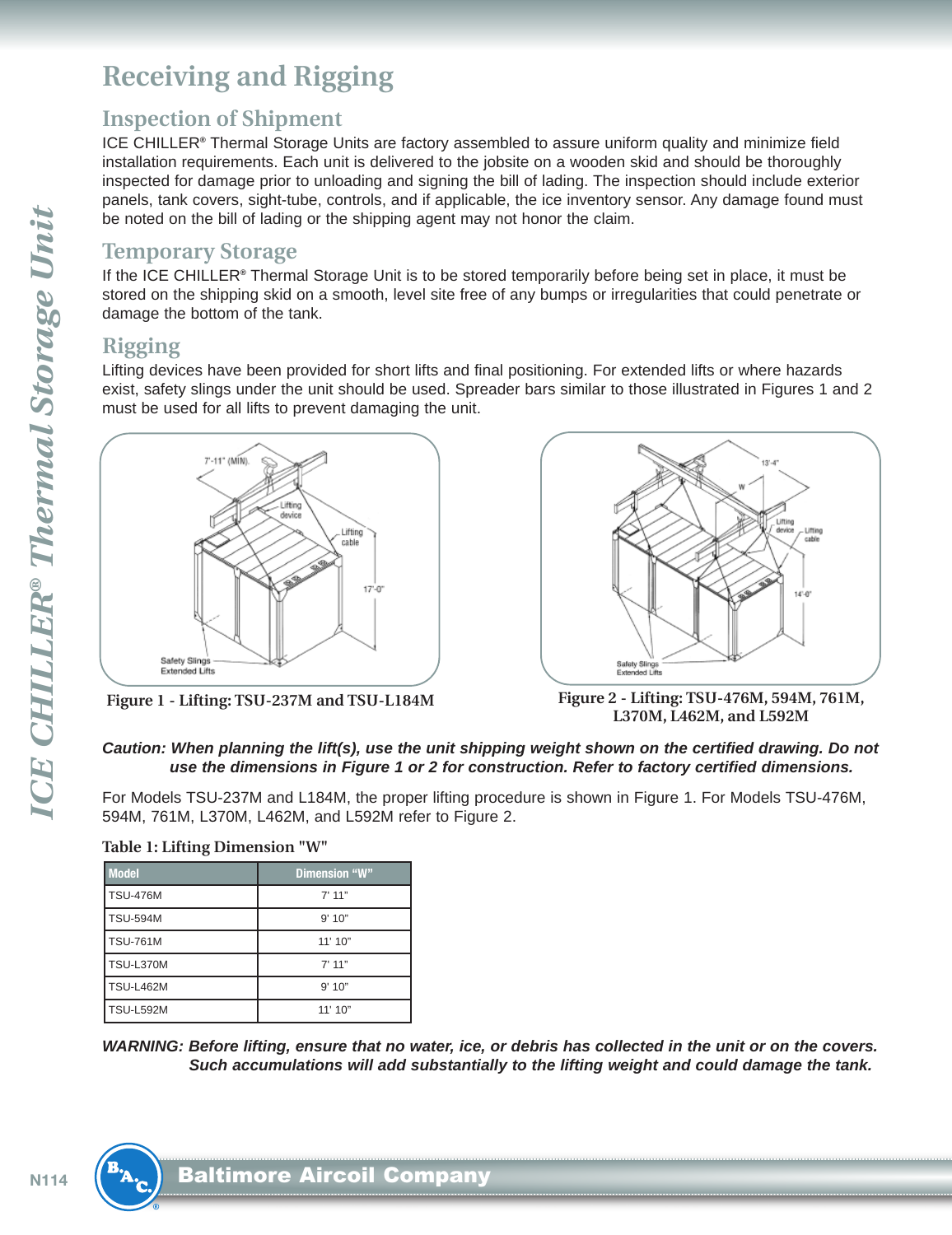<span id="page-2-0"></span>Before final placement of the thermal storage unit, remove the shipping skids, as illustrated in Figures 3a and 3b. If the thermal storage unit is to be rolled to its final position, the surface over which it is moved must be level and hard. Place the rollers under each corner as shown in Figure 4.



**Figure 3a - Removal of Skids - Side View Figure 3b - Removal of Skids - End View**



**Figure 4 - Arrangement of Rollers - Side View**

## **Installation**

#### **Site Requirements**

ICE CHILLER**®** Thermal Storage Units are suitable for installation indoors or out. Units should be positioned with sufficient clearance between units and adjacent walls to provide easy access for inspection and maintenance. When multiple units are installed, provide a minimum of 18" side to side and 36" end to end and preferably more, particularly on the connection end with the control assembly. An overhead clearance of at least 3' should be provided for piping and access.

### **Support Requirements**

ICE CHILLER**®** Thermal Storage Units must be continuously supported by a level concrete pad designed for the unit's operating weight (see certified drawing). The pitch of the concrete pad must not exceed 1/8" per 10'. Any variation over this amount must be corrected with high strength grout. Do not use shims to level the unit.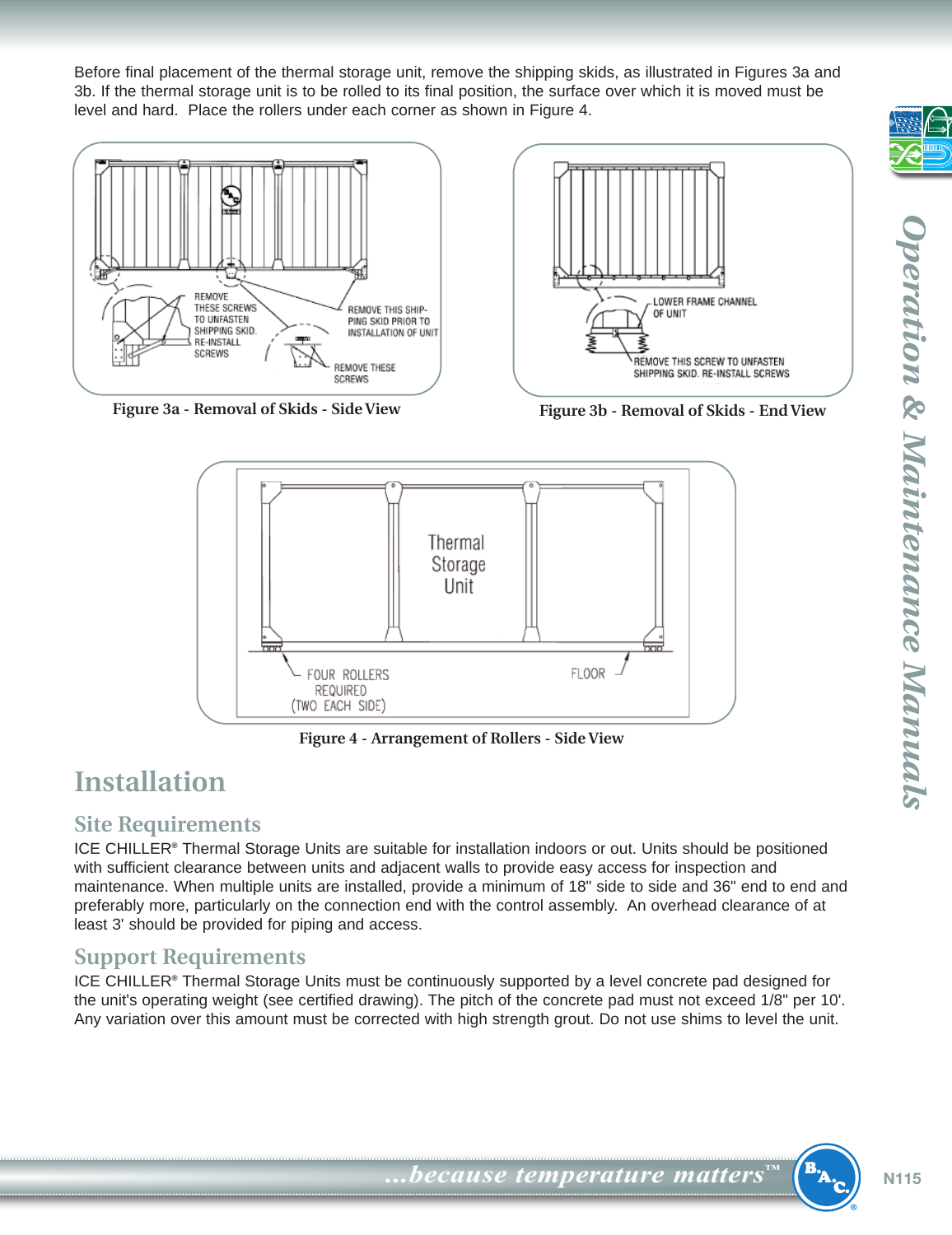#### <span id="page-3-0"></span>**Piping**

The design and installation of supply and return piping to ICE CHILLER**®** Thermal Storage Units should follow good practice and conform to applicable codes. Coil connections are grooved to suit a mechanical coupling.

#### **Caution: DO NOT WELD THE COIL CONNECTIONS! This could damage the tank insulation and liner. Do not support piping from the walls of the Thermal Storage Unit or the coil connections.**

For single unit applications, a shut-off valve should be installed for each pair of manifolded coil connections so the unit can be isolated from the system. Figure 5 illustrates the valving recommended for a single unit. These valves should offer little resistance to flow and provide tight shut-off. The piping should include a bypass circuit to permit continued system operation when the ICE CHILLER**®** Thermal Storage Unit is isolated from the system. This bypass can employ a three-way modulating valve to control the temperature of the glycol being supplied to the system. Temperature and pressure taps should be provided to simplify balancing the flow and system troubleshooting. A relief valve, set at a maximum of 150 psi, must be installed between the shut-off valves and the coil connections to protect the coils from excessive pressure due to hydraulic expansion, if and when both valves are closed. The relief valve should be vented to a portion of the system which can accommodate expansion or to an approved containment vessel.



**Figure 5 - Typical Glycol Piping for Single Unit Figure 6 - Typical Reverse Return Piping for Multiple Units**

When installing multiple units in parallel, a reverse return piping system must be used and provision made for balancing the flow rate to each unit (see Figure 6).

On installations with a large number of tanks, consider dividing them into groups with a common balancing valve for each group. In such an application, shut-off valves should still be installed on each tank to allow for isolating individual tanks. As with single unit installations, a relief valve should be installed between the shut-off valves and the ice coils to protect the coils from hydraulic expansion.

The system must include an expansion/compression tank to accommodate changes in fluid volume. Adequately sized air vents must be installed at the high points in the piping loop to remove trapped air from the system.

After the piping is installed, pressurize the system with air (but not to the point where the pressure relief valve(s) would be activated) and check the piping for leaks. Once the pressure test is complete, isolate the thermal storage unit(s) from the system before flushing and cleaning the system piping. Otherwise, some of the flushing chemicals, which may be detrimental to the glycol solution, could be trapped in the system. The thermal storage coils do not require flushing and are **NOT FREE DRAINING**. If the units are flushed with the system piping, the tube bundles cannot be readily drained and allowance must be made for the volume of water that remains in the coils when calculating the quantity and concentration of the glycol solution to be added to the system.

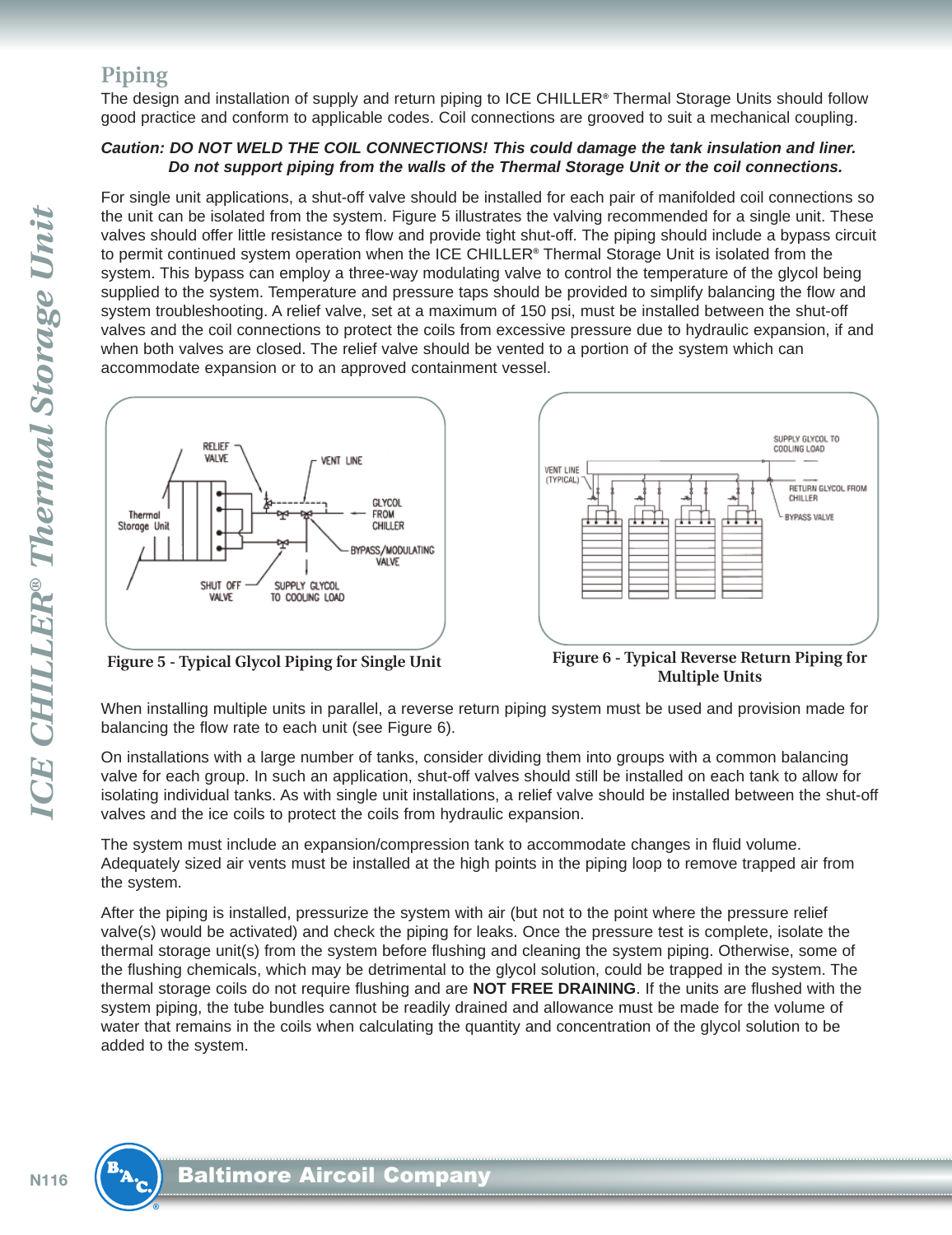## <span id="page-4-0"></span>**Tank Filling**

After final placement and piping, verify the unit is uniformly supported on the concrete pad. Then, locate the tank fill connection (see Figure 7) and the Sight Tube showing the tank water level (see Figure 8).



**Figure 7 - Location of Fill Connection**



Using good quality water (see quality guidelines in the "Water Quality and Treatment" section on Page N121), fill the tank following the steps outlined below. For proper, long-term operation of the thermal storage unit, the tank must be filled exactly to the prescribed level, (+1/4", -0").

- 1. Remove the access cover on the top of the unit, connect the fill hose to the tank fill connection and begin to fill the tank. See Table 2 for the approximate volume of water required.
- 2. Continue filling the tank until the water level in the clear sight tube reaches the "0% ice build" level (See Figure 9 below).

| <b>Model</b>     | <b>Tank Volume</b><br>(gallons of water) | <b>Coil Volume</b><br>(gallons of solution) |
|------------------|------------------------------------------|---------------------------------------------|
| <b>TSU-237M</b>  | 2,990                                    | 260                                         |
| <b>TSU-476M</b>  | 5,840                                    | 495                                         |
| <b>TSU-594M</b>  | 7,460                                    | 610                                         |
| <b>TSU-761M</b>  | 9.150                                    | 790                                         |
| <b>TSU-L184M</b> | 2,330                                    | 205                                         |
| <b>TSU-L370M</b> | 4.560                                    | 385                                         |
| <b>TSU-L462M</b> | 5,820                                    | 477                                         |
| <b>TSU-L592M</b> | 7,140                                    | 602                                         |





**Figure 9 - Water Level in Sight Tube**

3. When the tank is filled, disconnect the fill hose, then replace and tightly secure the access cover.

#### **Caution: Do not overfill. Overflowing the tank may damage the insulation and/or cause the operating controls furnished with the unit to malfunction.**

### **System Charging**

Typically, a 25% solution (by weight) of ethylene or propylene glycol is specified for use with thermal storage systems.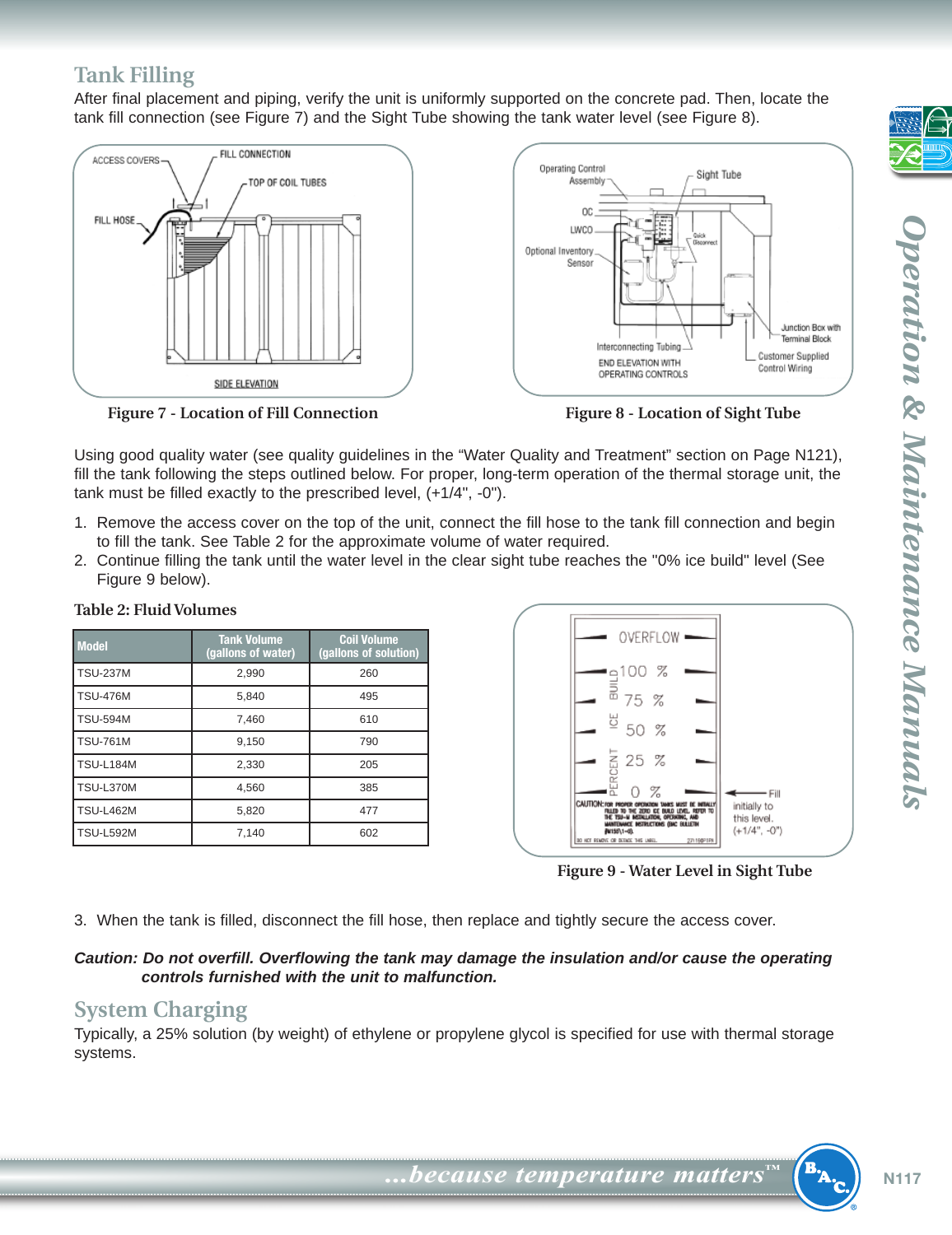<span id="page-5-0"></span>However, project specifications vary and the type and concentration of solution to be used must be verified for each application. When ethylene glycol has been specified, two acceptable fluids are Dow's DOWTHERM**®** SR-1 and UCARTHERM**®**. If propylene glycol is required, Dow's DOWFROST**®** is suggested. BAC also recommends that premixed solutions be purchased, rather than mixing on site.

#### **Caution: Do not use uninhibited glycols or antifreeze solutions intended for automotive use.**

If the solution is to be mixed on site, be sure to use good quality dilution water (see Page N121) and follow the manufacturer's directions. Mix the solution thoroughly and test the concentration before it is introduced to the system. Use a refractometer specifically designed for heat transfer solutions to determine the glycol concentration. When calculating the total volume of solution required, see Table 2, Page N117, for the internal volume of the thermal storage coils.

To fill the system, open all valves and the air vent(s) at the system high point(s) to allow the glycol solution to flow freely throughout the system. Then, pump the premixed solution into the system. When the charging is almost complete, isolate the charging tank or tank truck from the glycol loop and turn on the system circulating pump to ensure the solution is circulated throughout the loop. Operate the pump for 24 hours and then check the system pressure and glycol concentration.

**NOTE**: The Model TSU-237M and TSU-L184M have two 1/2" MPT vent connections (see Figure 10) that must be bled during the charging process. The installing contractor is responsible for providing the vent valves and plugs.





## **Operation and Control Figure 10 - Air Vents on TSU-237M and TSU-L184M Figure 11 - Detail of Control Assembly**



#### **General**

To ensure dependable, trouble-free, efficient operation of the thermal storage units, each system is provided with factory-installed, preset operating control assemblies (see Figure 11). The operation of which is described below.

## **Build Cycle**

For the most energy-efficient operation of the system, the controls should be designed to operate the build cycle as follows:

Once the ice build cycle has been initiated, the glycol chiller(s) should run at full capacity without cycling or unloading until the storage device is fully charged (recharged). At that point, the chiller and the glycol circulating pump should be turned off and not allowed to restart until the discharge (cooling) cycle is initiated. Additionally, a build cycle should not be re-initiated until approximately 15% of the ice has been melted.

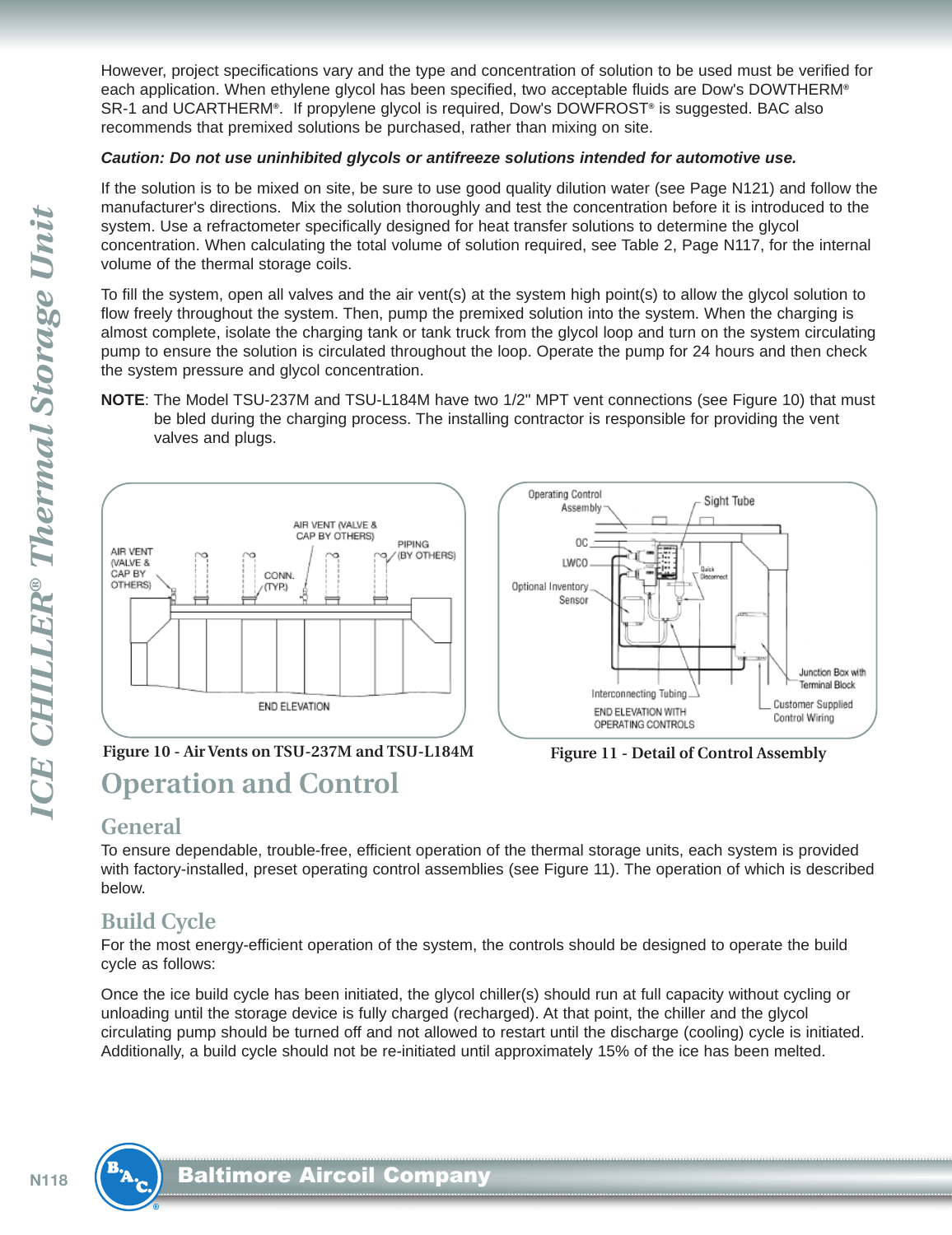<span id="page-6-0"></span>To accomplish this control strategy simply and dependably, each ICE CHILLER**®** Thermal Storage System is furnished with at least one operating control assembly comprised of (See Figure 12):

- 1. A Low Water Cut-Out (LWCO), factory-set to lock-out the ice build cycle if there is insufficient water in the tank.
- 2. A Shut-Off Switch (OC), factory-set to terminate the ice build cycle when the thermal storage unit(s) are fully charged and to prevent the ice build cycle from being re-initiated until approximately 15% of the ice has been melted.
- Operating Control Assembly LWCO **OC** Com NO Ò ΝC ß Blk ò ۱ę  $\bullet$  $#1$ ∦2 Terminal Blocks in Junction Box
- **NOTE**: On multiple tank installations, more than one operating control will be provided to ensure consistent operation of all thermal storage units.

**Figure 12 - Wiring for Operating Control Assembly**

As illustrated in Figure 13, the operating controls must be connected in series to the chiller operating controls or the building energy management system to start and stop the ice build cycle on demand.

On systems with multiple operating controls, the ice build cycle for all units should be terminated when any one operating control is activated. Similarly, the ice build cycle should not be re-initiated until the contacts of all the operating controls are closed, signaling the inventory has been reduced to 85% of design or less.



**Figure 13 - Wiring Multiple Units**

#### **WARNING: Under no condition should the operating or safety controls furnished by BAC be bypassed or deactivated during the ice build cycle or the factory settings be changed. To do so will risk damaging the equipment.**

#### **Discharge (Cooling) Cycle**

ICE CHILLER® Thermal Storage Units can be discharged in a variety of ways depending upon the system configuration and objectives of the system designer. Consult the project drawings and specifications for direction on how the system is to operate during the discharge (cooling) cycle. When the operating strategy calls for operation of the chiller at any time during the discharge cycle, the operating control(s) used to control the ice build cycle must be bypassed/deactivated when operating in the discharge cycle.

#### **Outdoor Installations**

**Caution: When the thermal storage unit will be exposed to subfreezing ambient temperatures, the operating control assembly, the sight tube assembly, and, if so equipped, the Ice Inventory Sensor, (see Figures 14 and 15) must be protected. An enclosure with a thermostatically controlled, 100 Watt heater, is available from BAC.**

$$
\overline{\mathcal{L}}
$$

**...because** *temperature* matters<sup>™</sup> (<sup>B</sup>A<sub>2</sub></sub>) N119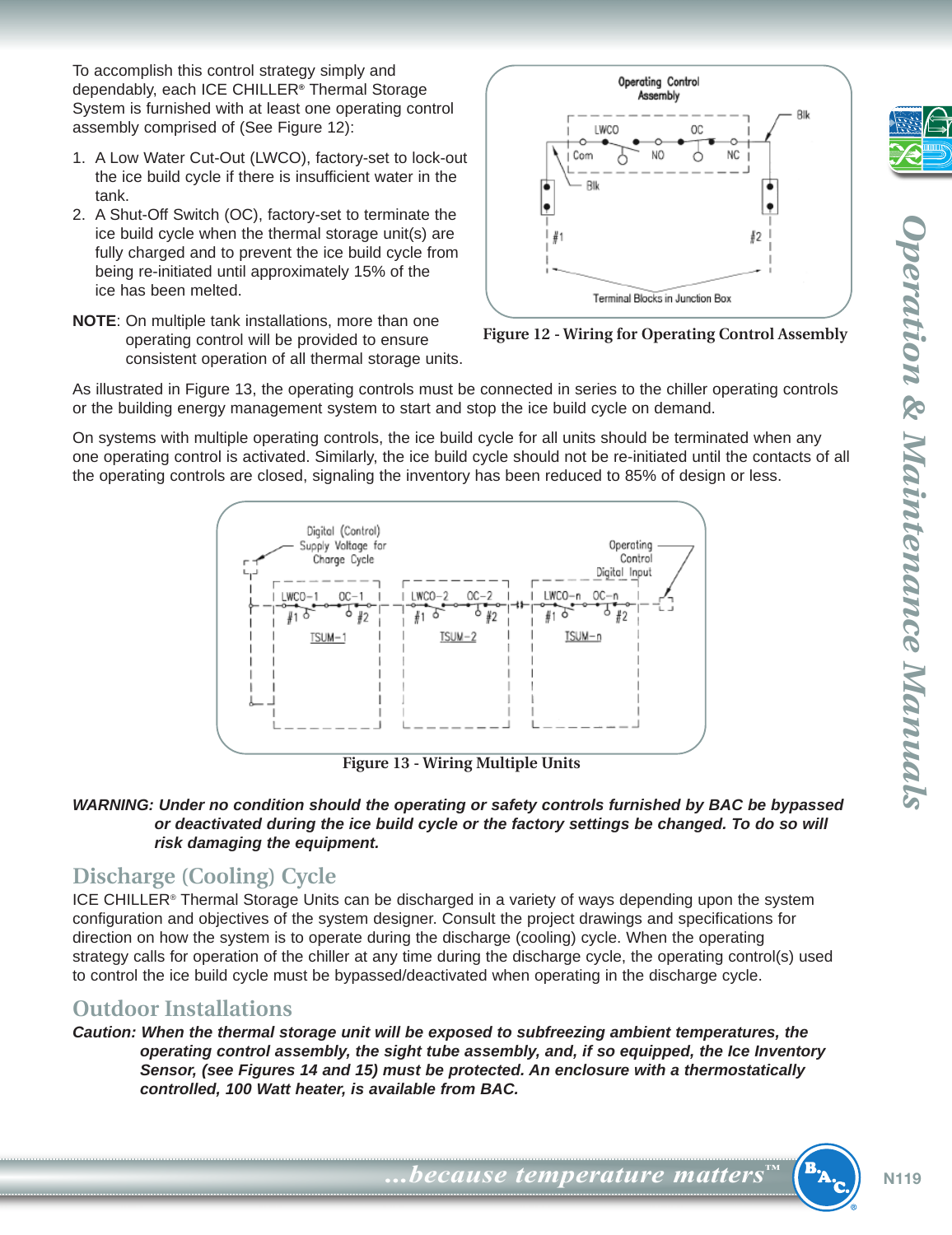<span id="page-7-0"></span>

**Figure 14 - Heated Enclosure for Controls Figure 15 - Wiring for Enclosure Heater**

## **Commissioning**



#### **General**

Before initiating the first ice build cycle, check the following points:

- 1. Confirm all thermal storage units are filled with water to the 0% ice build level. (+1/4", -0")
- 2. Check the units with operating controls to ensure the contacts on the low water cutout are made and will allow the ice build cycle to be initiated.
- 3. Verify the system has been charged with a glycol solution of the type and concentration specified.
- 4. Confirm all circulating pumps are rotating in the proper direction.
- 5. Verify all operating controls have been wired correctly and set in accordance with the instructions in this manual.
- 6. Confirm there is sufficient load to discharge the tanks.
- 7. On systems equipped with an ice inventory sensor, check to insure the sensor has been wired, calibrated and purged of air by bleeding water through the bleed port.
- 8. If any of the units are equipped with a heated enclosure around the operating control and sight tube, check to ensure the heater and thermostat are wired and operational.

Once the checks are completed, start the initial ice build cycle and monitor the system throughout the cycle, recording glycol temperatures and noting the duration of the build. Confirm the operating controls function properly to terminate the build cycle and that once the build cycle is completed, the chiller is shut down and locked out until the cooling cycle is initiated.

On multiple unit installations, once the initial ice build cycle has been completed, check all the sight tubes to verify the water levels in each tank are equal. If the inventories are significantly out of balance, the flow rates of the glycol solution to each of the thermal storage units should be checked and balanced. Then, after the next ice build cycle, check the sight tubes once again to ensure balance has been achieved.

## **Maintenance**

#### **General**

A program of regular inspection and maintenance is essential for optimum performance and maximum service life. The following information is provided as a guide to establishing such a maintenance program. If you have any specific questions, please contact your local BAC Representative whose name and address appear on a decal at the connection end of the unit, adjacent to the nameplate.

#### **Unit Exterior**

On a monthly basis, inspect the frame and exterior panels, for signs of corrosion or any unusual conditions. If corrosion is found, wire brush the area and treat with a cold galvanizing, zinc rich compound (ZRC).

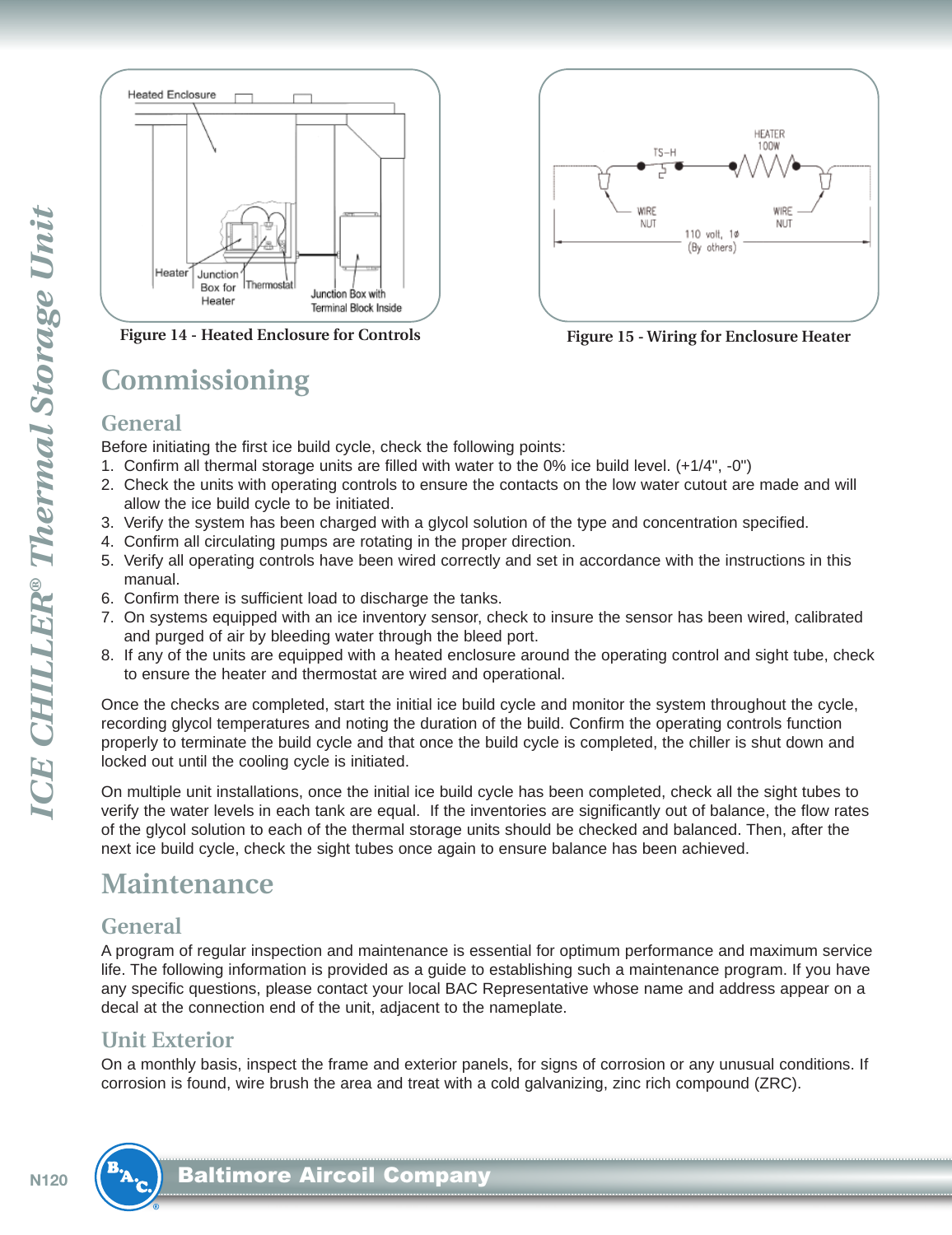#### <span id="page-8-0"></span>**Unit Interior**

Quarterly, remove the access cover (see Figure 7) and inspect the interior of the unit for signs of scale formation, corrosion, or biological growth on the tube bundle. If present, initiate or modify the water treatment program (see the section on Water Treatment).

**NOTE**: Repeated freezing and thawing can cause some minerals dissolved in the water to precipitate. If observed, this is not cause for concern.

#### **Water Level in Tank**

To properly check the water level in the tank, **THE ICE MUST BE COMPLETELY MELTED.** At seasonal startup, and at least once a quarter thereafter during the operating season, conduct a full melt-out and continue to add heat to the tank until the water temperature is approximately 40°F (4.4°C). Then check the water level in the sight tube. Add or remove water from the tank as necessary to restore the level to "0% Ice" in the sight tube (+1/4", -0").

### **Glycol Solution**

Semi-annually, or at the seasonal start-up and shutdown, draw a sample of the glycol solution from the system and check the concentration using a refractometer. If necessary, adjust the concentration using the proper type of industrially inhibited ethylene or propylene glycol.

Annually, have your glycol supplier check samples of the glycol solution for the proper level of inhibitors and adjust if necessary.

#### **Seasonal Shutdown**

ICE CHILLER**®** Thermal Storage Units installed indoors in a heated space (or outdoors where subfreezing temperatures do not occur) do not require special attention or preparation for a seasonal or winter shutdown.

- **Caution: Where the thermal storage unit(s) will be exposed to subfreezing ambient temperatures, the ice inventory sensor, the operating control, and the sight tube assembly must be protected. An enclosure with a thermostatically controlled, 100 Watt heater is available from BAC.**
- **Caution: The concentration of the glycol solution in the system should be verified to ensure it adequately protects the coils and system piping from freezing. See Table 4, Page N122, for a list of freeze point temperatures versus concentration for ethylene and propylene glycol solutions. Adjust the concentration if necessary.**

#### **Intermittent Winter Operation/Spring Start-up**

ICE CHILLER**®** Thermal Storage Units that have been exposed to severe or sustained subfreezing ambient temperatures, should be checked before initiating an ice build cycle. Ice created by subfreezing ambient temperatures which accumulates at the top of the tank and around the walls must be melted out before initiating a build cycle. This ice can prevent normal water displacement during the build cycle, possibly leading to physical damage to the coil and tank walls.

Ice melt can be confirmed visually, but it is recommended the temperature of the water in the tank be raised to 40°F to ensure all ice is melted.

## **Water Quality and Treatment**

#### **Dilution Water Quality**

The dilution water used to mix glycol-based heat transfer solutions must be of good quality, meeting certain minimum standards. Otherwise, the effectiveness of the corrosion inhibitors may be compromised and scale or other deposits may form on heat transfer surfaces. BAC recommends you consult the glycol supplier for their specific recommendation but, typically, distilled or deionized water with a total hardness of less than 100 ppm (expressed as ppm calcium carbonate) and less than 25 ppm each of chlorides and sulfates is recommended.